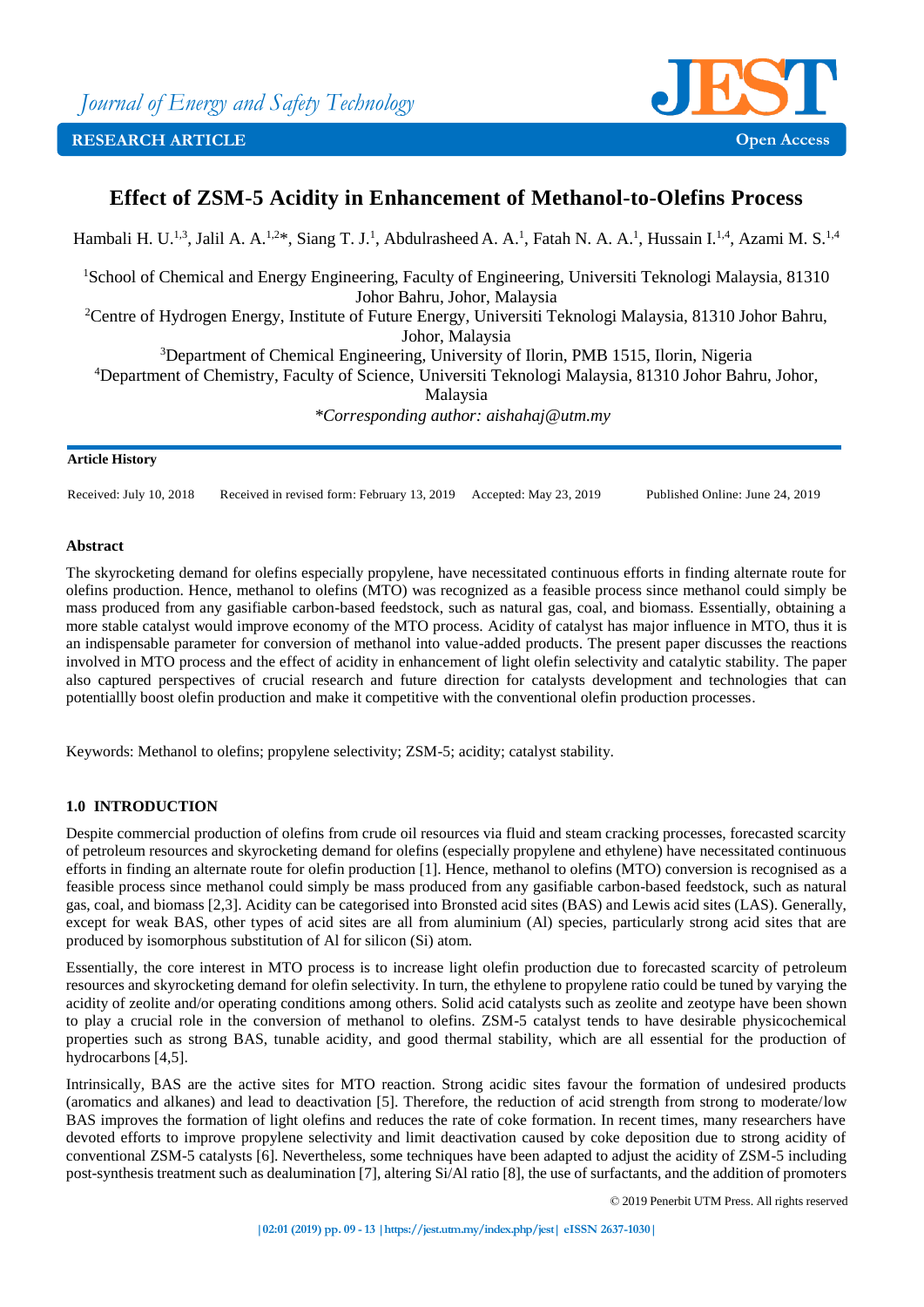# [9].

Dealumination method entails the removal of aluminium atom from zeolite framework, thereby tuning the acidity. Feng et al. adapted dealumination process to fabricate ZSM-5 zeolite. The decreased concentration of surface aluminium atoms in modified ZSM-5 eventually improved propylene selectivity and catalyst lifetime in MTO reaction [10]. Therefore, through surface dealumination, the acidity decreases and limits pore blockage within ZSM-5 crystals. The present contribution studies the effect of acidity of ZSM‐5 catalyst in the enhancement of MTO process. This present study covers published articles within the past five years, reporting strategies for enhancing propylene selectivity and catalytic stability in MTO reaction over ZSM-5 catalyst.

## **2.0 MTO REACTION NETWORK**

The technology of MTO is versatile, with the properties of catalyst and process conditions play a greater role on the nature of products formed. Numerous products are formed through different reactions such as methylation, cracking, oligomerisation, and cyclisation. Catalytic conversion of methanol progresses in two phases. Firstly, methanol is converted to an equilibrium mixture of dimethyl ether (DME), methanol, and water. In the second phase, the equilibrium mixture is converted to olefins and other products [11].

Figure 1 summarises the MTO reaction network routes. The reaction is initiated by the interaction of methanol with acid sites. The equilibrium mixture of methanol and DME undergoes methylation reaction, thereby producing olefin species. The produced olefins are converted to alkenes, alkanes, and aromatics through reactions such as methylation, cracking, and hydrogen transfer among others. MTO reaction proceeds via aromatics and alkenes routes over ZSM-5 zeolite, which are the widely accepted route for olefin generation from methanol.

The aromatic route generates higher polymethylbenzenes (higher polyMBs) molecules, which are regarded as the paramount hydrocarbon pool species (HCP). Eventually, higher fraction of aromatics products with traces of ethylene are produced through oligomerisation and elimination reactions. The alkene route on the other hand, is characterised by successive methylation and cracking reactions, with a large fraction of propylene and slight fractions of ethylene and alkanes are produced [12, 13].



**Figure 1.** Methanol to olefins reaction network.

## **3.0 RELATION OF ZSM-5 ACIDITY TO PERFORMANCE**

The acidity of ZSM-5 is an indispensable parameter for the generation of value- added products such as light olefins from methanol. ZSM-5 encompasses both BAS and LAS, which act as proton donors and electron-pair acceptors, respectively. BAS is generated by means of ion exchange with NH4+ and consequent thermal decomposition of ammonium ions to produce protons that counter balance the negative charge of the framework. Likewise, the chemical nature of LAS is comparable to that of BAS due to the extra framework of Al species and Al atoms located in the zeolite framework [14].

Generally, acid sites are located within channels or on the surface of zeolites and the sites promote acid-catalysed transformation, which MTO is inclusive. However, the strong BAS acceleration rate of coke precursor formation has the tendency to be adsorbed on the sites and lead to the blockage of pore openings and accelerate deactivation. Therefore, the acidity of catalyst must be adjusted [15]. Substantiated findings have shown that the reduction of ZSM‐5 catalyst acidic strength improves stability and lighter olefin selectivity [16-20].

Furthermore, the existence of strong BAS propagates conspicuous generation of undesired products, such as aromatic species that are generated via hydrogen transfer reactions. As discussed in the previous section, the adjustment of ZSM-5 acidity is achieved by several techniques. Notably, dealumination method that is attainable by the removal of aluminium from the zeolite framework as first reported by Barrer et al. in 1964 [16]. Dealumination technique encompasses the application of chemical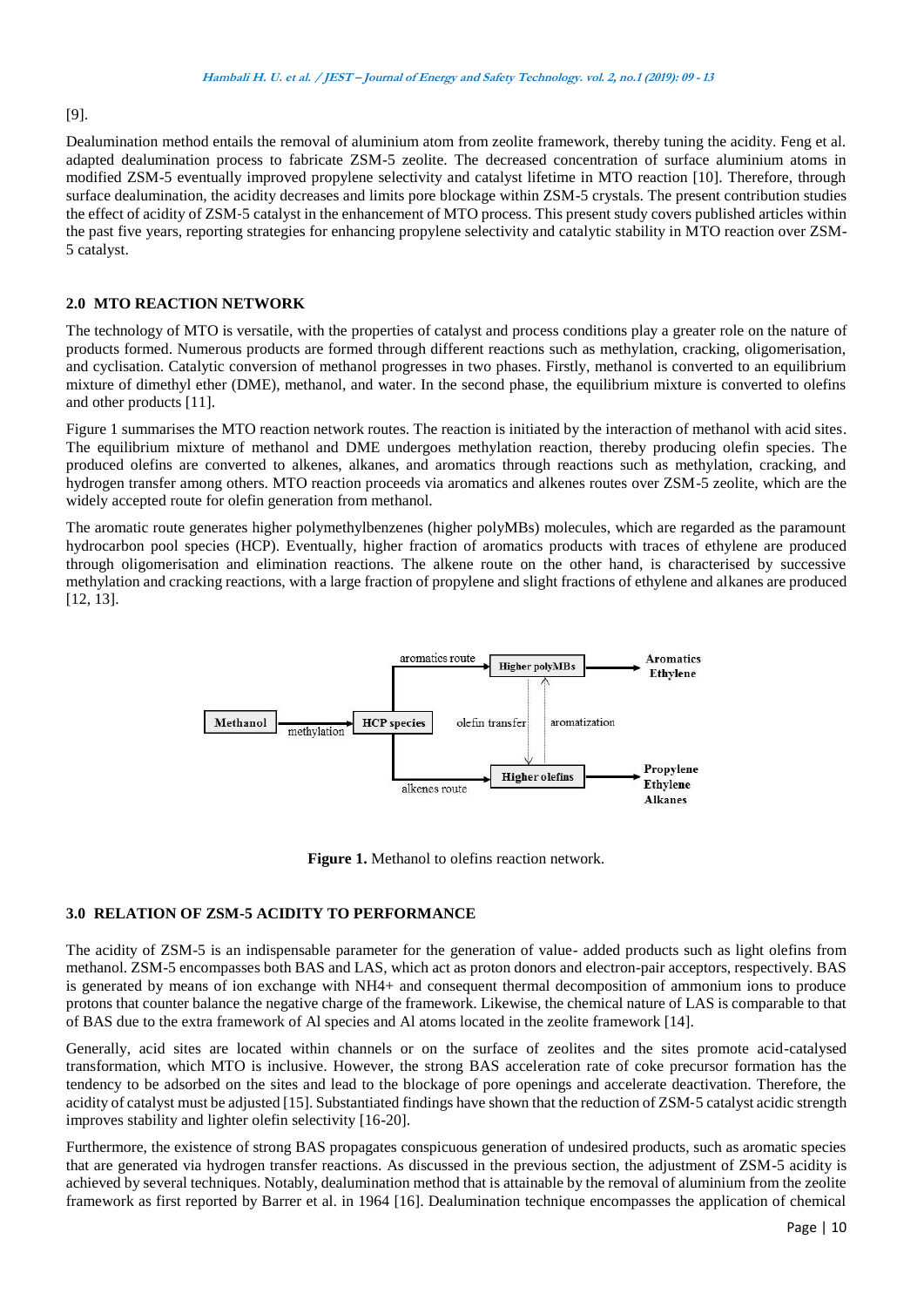agents to remove aluminium from the framework, as well as hydrothermal dealumination [17]. Lago et al. used hydrothermal treatment at 540 °C in a gas stream by increasing water vapour partial pressure to achieve dealumination of ZSM‐5 [18].

Basically, for hydrothermal treatment, the most adapted technique is the steaming process, which produces ZSM‐5 catalysts with high stability [19]. The steaming process entails calcination of fresh catalyst in combination with acids over prolonged synthesis duration (more than 10 h) and high temperature (400–800 °C) [20].

Recently, comprehensive investigations have been conducted on catalytic performance of modified ZSM‐5 catalysts in MTO process. For example, Zhang et al. adopted steaming technique at optimum conditions (500 °C and 12 h) to synthesise modified ZSM-5 catalyst with improved activity in MTO reaction [21]. Also, Leilei et al. synthesised dealuminated ZSM-5 catalysts with the aid of ammonium surfactants. The result shows that deactivation due to coking effect largely depends on BAS concentration. ZSM-5 catalyst with moderate acidity (BAS of 0.30 and LAS 0.20 mmol g-1) gave the highest propylene selectivity (37%) and less coke content [22]. An outstanding report from Nordvang et al. further revealed that ZSM-5 acidity has a great impact on stability. It was shown that materials with high coking tendency such as polyaromatic species were swiftly generated on the external catalyst surface, which limited diffusion of reactants and products within the catalyst, and consequently led to deactivation [23].

Astonishingly, Pit et al. passivated ZSM-5 catalysts by chemical dealumination technique using tetraethyl-orthosilicate. The passivation was repeated for a second and third time to guarantee complete surface coverage. BAS and LAS were determined by pyridine adsorption. Table 1 displays the acidic properties and catalytic performance of the catalysts in MTO process. ZSM-5NF is the synthesised nano-zeolite, whereas ZSM-5P1, ZSM-5P2, and ZSM-5P3 denote once to thrice passivated samples, respectively. The once-passivated catalyst (ZSM-5P1) had moderate acidity in relative to other catalysts and gave the highest propylene selectivity of 34% compared to others [24]. In addition, Rey et al. reported that a higher amount of acid sites on ZSM-5 accounts for lower catalytic stability because aromatic species have the tendency to arouse coke species [25]. More recently, Rui et al. modified ZSM-5 with surface dealumination. Improved light olefin selectivity (63.54%), propylene selectivity (40.79%), and catalyst lifetime (24 h) were observed [26].

| <b>Zeolite</b> | <b>BAS</b><br>$(\mu \text{mol g-1})$ | <b>LAS</b><br>$(\mu \text{mol g-1})$ | Conversion<br>(%) | Selectivity $(\% )$ |         |         |         |          |
|----------------|--------------------------------------|--------------------------------------|-------------------|---------------------|---------|---------|---------|----------|
|                |                                      |                                      |                   | $C_{2}$             | $C_{3}$ | $C_{4}$ | $C_{5}$ | $C_{6+}$ |
| $ZSM-5_{NF}$   | 137                                  | 36                                   | 98                | 14                  | 29      | 11      | 10      | 16       |
| $ZSM-5P1$      | 126                                  | 38                                   | 97                | 26                  | 34      | 2       | 3       | 19       |
| $ZSM-5P2$      | 132                                  | 40                                   | 97                | 27                  | 27      | 5       | 6       | 21       |
| $ZSM-5_{P3}$   | 89                                   | 34                                   | 90                | 28                  | 33      | 5       | 6       | 14       |

**Table 1.** Acidic properties and catalytic performance of the catalysts.

## **4.0 CONCLUSION AND PROSPECTS**

An efficient tool to optimise MTO process is by tuning the acidity of conventional ZSM-5 catalyst. As discussed, strong acid sites increase the rate of coke formation through side reactions and reduce the generation of light olefin species. Thus, ZSM-5 modification process shows a decrease in acid sites strength, which slows down channel blockage, thereby improving catalytic performance. Furthermore, modified ZSM-5 with low acidity plays a major role in the network of MTO process by inhibiting undesired product formation via aromatics routes and shifting the reaction to alkene route, which favours light olefin production. Therefore, the appropriate acid property of ZSM-5 catalyst for enhanced MTO process is a combination of weak and/or moderate acid sites.

MTO is a fascinating and significant reaction for both academic research and industrial applications. Incessant efforts have been devoted to improving light olefin production, which include modification of conventional catalysts, use of other reactants, and co-feeding methanol with water. The conventional cracking processes are still the cheapest methods to produce propylene and the processes account for around 90% of the global propylene supply. However, they do not fully content the rising demand for propylene in the petrochemical market. As a result, post-treatment techniques such as elements and composite incorporation should be considered. Furthermore, propylene producing technologies such as ethene to propene, olefin cracking, and propane dehydrogenation should be adopted. These technologies have the potential to produce a significant amount of propylene and are predicted to contribute about 30% of the global propene production [27]. Another viable option is co-feeding methanol with water. The existence of water in the feed reduces the rate of coke formation by competing for surface sites with coke precursors. Not long ago, an investigation by Parisa et al. showed that using an equivalent quantity of methanol and water in the feed boosted the selectivity of propylene [28].

Recently, other types of modified zeolite materials are being explored in MTO process. Pablo et al. reported the production of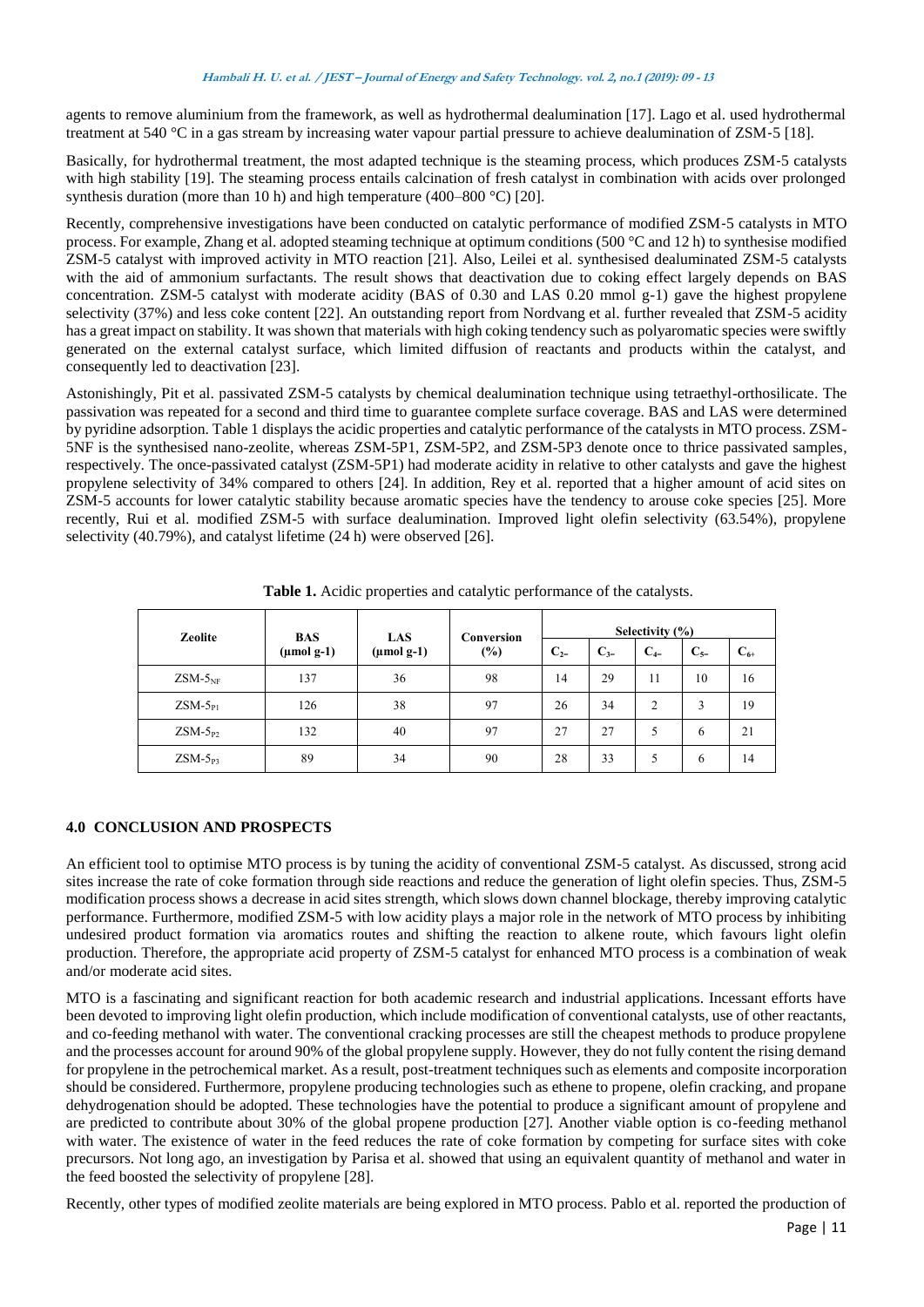#### **Hambali H. U. et al. / JEST – Journal of Energy and Safety Technology. vol. 2, no.1 (2019): <sup>09</sup> -13**

substantial heavier olefin fraction in MTO process over desilicated ZSM-22 catalyst. However, low catalyst stability was observed, which would require frequent regeneration in practical industrial application [29]. Also, Xiaojing et al. explored modified silicalite-2 zeolite in MTO process. Nearly 100% methanol conversion and 15% propene yield were achieved, and significant catalytic stability and increased tolerance for coke deposition were recorded [30]. Sung et al. reported a similar trend. Amazingly, the catalytic performance of MTO over ferrierite zeolite was improved by CeO2 coating. A product distribution of almost 90% higher olefins and free aromatics was obtained [31]. In the near future, fundamental investigations on hierarchical, nano-, and meso-structured materials would further be established, and in-depth understanding of MTO mechanisms would be revealed, whereas the projection for further MTO catalyst innovation is expected to be on the rise.

#### **Acknowledgements**

This work was supported by the Ministry of Higher Education (MOHE) Malaysia through Fundamental Research Grant No. FRGS/1/2017/STG07/UTM/01/1 (Grant No. 4F969).

#### **References**

- [1] Sun, C., J. M. Du, J. Liu, Y. S. Yang, N. Ren, W. Shen, H. L. Xu, and Y. Tang. 2010. A Facile Route To Synthesize Endurable Mesopore Containing ZSM-5 Catalyst For Methanol To Propylene Reaction. *Chemical Communications*. 46: 2671-2673.
- [2] Hickman, D. A. and L. D. Schmidt. 1993. Production of Syngas by Direct Catalytic Oxidation of Methane. *Science*. 259: 343-346.
- [3] Wen, W. Y. 1980. Mechanisms of Alkali Metal Catalysis in the Gasification of Coal, Char, or Graphite. *Catalysis Reviews Science and Engineering*. 22:1-28.
- [4 Qian, Q., J. Ruiz-Martinez, M. Mokhtar, A. M. Asiri, S. A. Al- Thabaiti, S. N. Basahel, and B. M. Weckhuysen. 2014. Single-Catalyst Particle Spectroscopy Of Alcohol-To-Olefins Conversions: Comparison between SAPO-34 and SSZ-13. *Catalysis Today.* 226: 14-24.
- [5] Hu, H., J. Lyu, J. Rui, J. Cen, Q. Zhang, Q. Wang, W. Han, and X. Li. 2016. The Effect Of Si/Al Ratio On The Catalytic Performance Of Hierarchical Porous ZSM-5 For Catalyzing Benzene Alkylation With Methanol. *Catalysis Science & Technology.* 6: 2647-2652.
- [6] Muller, S., Y. Liu, M. Vishnuvarthan, X. Sun, A.C. Van-Veen, G.L. Haller, M. Sanchez-Sanchez, and J.A. Lercher. 2015. Coke Formation And Deactivation Pathways On H-ZSM-5 In The Conversion Of Methanol To Olefins. Journal of Catalysis*.* 325: 48-59.
- [7] Ong, L. H., M. Domok, R. Olindo, A. C. van Veen, and J. A. Lercher*.* Dealumination of HZSM-5 Via Steam-Treatment. *Microporous Mesoporous Mater*. 164: 9-20.
- [8] Wei, R. C., C. Y. Li, C. H. Yang, and H. H. Shan. 2011. Effects of Ammonium Exchange And Si/Al Ratio On The Conversion Of Methanol To Propylene Over A Novel And Large Partical Size ZSM-5. *Journal of Natural Gas Chemistry.* 20: 261-265.
- [9] Hadi, N., A. Niaei, S. R. Nabavi, M. Navaei Shirazi, and R. Alizadeh. 2015. Effect of Second Metal On The Selectivity Of Mn/H-ZSM-5 Catalyst In Methanol To Propylene Process. Journal of Industrial and Engineering Chemistry. 29: 52-62.
- [10] Feng, R., X. Yana, X. Hua, Z. Yanb, J. Lina, Z. Lia, K. Houa, and M. J. Rood. 2018. Surface Dealumination Of Micro-Sized ZSM-5 For Improving Propylene Selectivity And Catalyst Lifetime In Methanol To Propylene (MTP) reaction. *Catalysis Communications*. 109: 1-5.
- [11] Tarach, K.A., J. Martinez-Triguero, F. Rey, and K. Gora-Marek. 2016. Hydrothermal Stability And Catalytic Performance Of Desilicated Highly Siliceous Zeolites ZSM-5. *Journal of Catalysis.* 339: 256-269.
- [12] Dessau, R.M., and R.B. Lapierre. 1982. On the Mechanism Of Methanol Conversion To Hydrocarbons over HZSM-5. *Journal of Catalysis.* 78: 136- 141.
- [13] Wang, S., Y. Y. Chen, Z. H. Wei, Z. F. Qin, H. Ma, M. Dong, J. F. Li, W. B. Fan, and J. G. Wang. 2015. *The Journal of Physical Chemistry C*. 119: 28482-28498.
- [14] Zhu, Q., N. K. Junko, and T. Tatsumi. 2018. Co-Reaction Of Methanol And Ethylene Over MFI And CHA Zeolitic Catalysts. *Microporous and Mesoporous Materials*. 255: 174-184.
- [15] Yang, Y. S., C. Sun, J. M. Du, Y. H. Yue, W. M. Hua, C. L. Zhang, W. Shen, and H. L. Xu. 2012. The Synthesis Of Endurable B–Al–ZSM-5 Catalysts With Tunable Acidity For Methanol To Propylene Reaction. *Catalysis Communications*. 24: 44-47.
- [16] Barrer, R. M., and M. B. Makki. 1964. Molecular Sieve Sorbents From Clinoptilolite. *Canadian Journal of Chemistry*. 42: 1481-1487.
- [17] Qin, Z. X., J. P. Gilson, and V. Valtchev. 2015. Mesoporous Zeolites By Fluoride Etching. *Current Opinion in Chemical Engineering.* 8: 1-6.